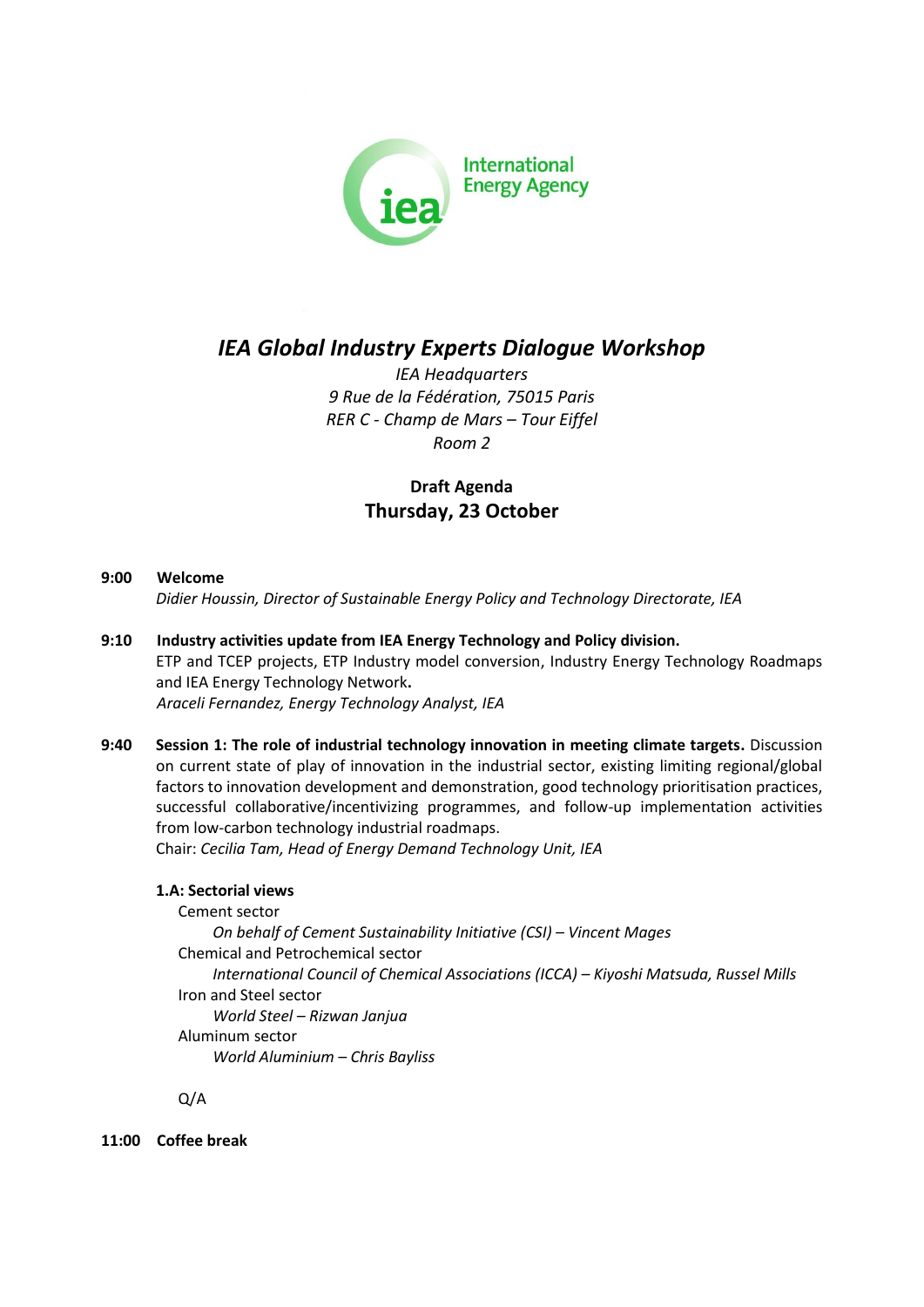#### **11:30 Session 1: The role of industrial technology innovation in meeting climate targets.**  (continuation)

#### **1.B: ETP 2015 Industry analysis: Driving industrial innovation for global change**

Overview of analysis, main conclusions and key messages for the Industry chapter on ETP 2015. *Araceli Fernandez, Energy Technology Analyst, IEA*

Q/A

- **13:00 Lunch**
- **14:00 Session 1: The role of industrial technology innovation in meeting climate targets.**  (continuation) Group discussion
- **15:00** *Session 2:* **Energy and emissions industrial indicators.** Discussion on existing limitations to track energy efficiency progress in Industry: how to balance confidentiality issues with sector performance monitoring? Chair: *Araceli Fernandez, Energy Technology Analyst, IEA*

# **2.A: ETP Industry energy efficiency tracking methodology: limitations and proposed improvements**

*Kira West, Energy Technology Research Assistant, IEA*

Q/A

#### **15:30 Coffee break**

# **16:00 2.B: Industrial technology and energy performance databases: sectorial and national based cases**

Iron and steel sector: energy efficiency database *World Steel – Rizwan Janjua* Cement sector: getting the numbers right (GNR) database *On behalf of CSI –Volker Hoenig* Measuring industrial energy efficiency in China *GIZ – Thomas Schmitz*

Q/A and Group discussion

**17:00 Roundtable – Workshop Conclusions** *Chair: Cecilia Tam, Head of Energy Demand Technology, IEA*

# **17:30 End of meeting**